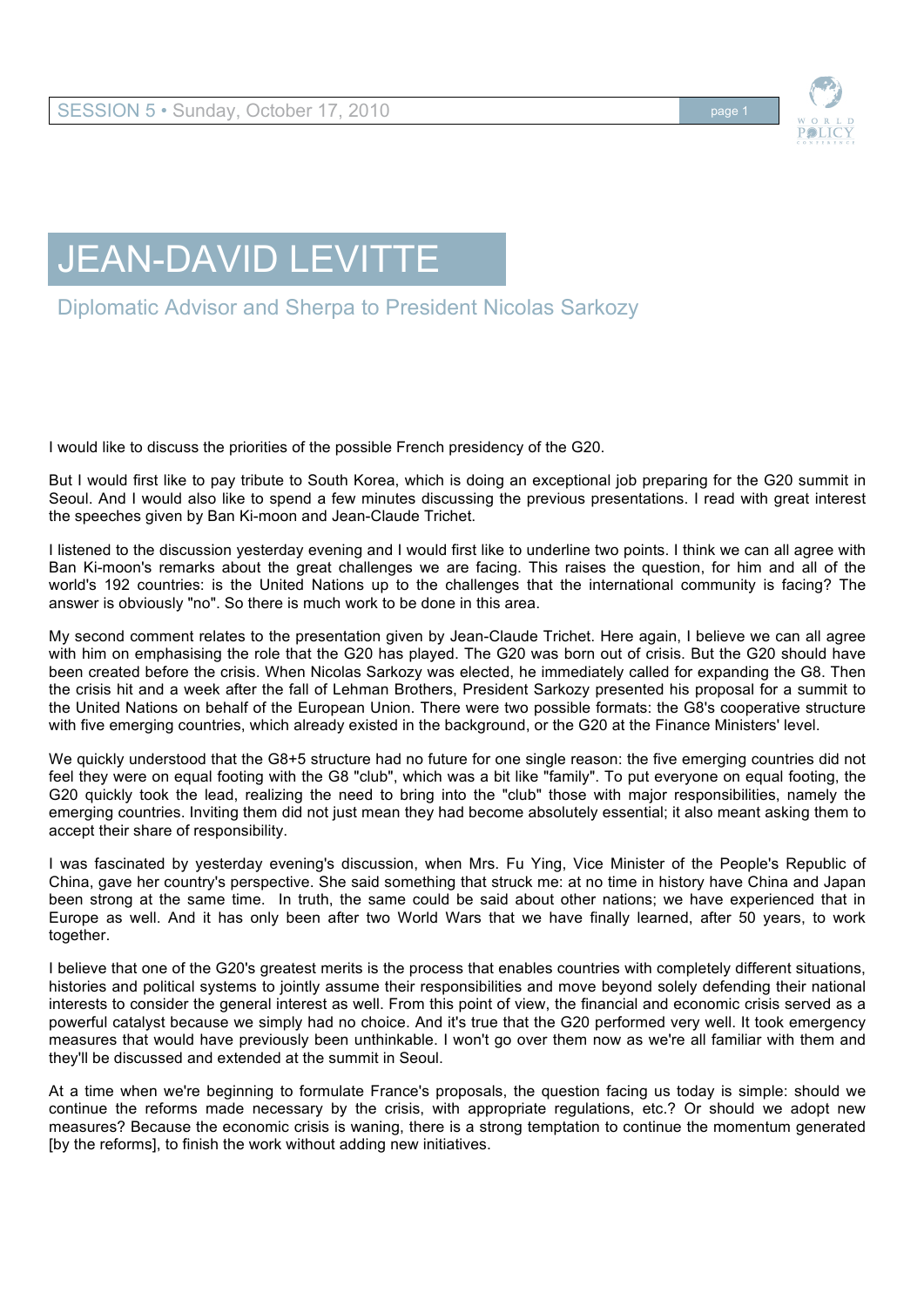

President Sarkozy wants to recommend adding new measures to the current agenda. He is convinced that there are major issues on the back burner that pose very serious threats to world growth over the coming decades.

He has therefore come out for ambitious goals. And paradoxically, it is more difficult to be ambitious without the pressure of a crisis. So the President is suggesting an ambitious agenda to our partners that includes three issues.

The first issue is the reform of the international monetary system. This is a difficult and sensitive subject that has been on the drawing board since the 1970s because we have been living with a global monetary "non-system". It's a measure that would be absurd to address with a confrontation over exchange parities. Addressing it that way would immediately lead to an impasse. Instead, we're going to suggest other methods to our partners. Let me give you one example: over the past 10 years, emerging countries have suffered 42 massive flights of capital. And now some countries are facing the opposite crisis, that is, an overly rapid influx of capital and a rise in their currency's value, which is hard to control. Can we, as a group, come up with ways to handle this problem?

We want to address this issue of reforming the monetary system very carefully but without any taboos, beginning with a comprehensive review conducted by internationally recognised experts to set the stage, so to speak, before moving further ahead. And we're wondering whether China could be the host of this first seminar before we move on to the next stage somewhere else, with the involvement of ministers, governors and central banks.

The second issue we believe is important to address is the volatility of raw material prices. This is a difficult subject as well, but we believe it cannot be ignored. We need only recall the food security crises and hunger riots – just two years ago – in Haiti, Senegal and other parts of Africa. Food prices had exploded and hunger had spread to a shocking and scandalous extent because there had absolutely not been any shortages. We would like to address the problem of the excessive price volatility of farm products and, of course, energy products as well. These are two different issues, two very difficult issues, but we believe it is possible to make progress in both areas.

Let me cite one example. We successfully handled the problem of speculation in derivatives. Why would we successfully fight the lack of regulation of derivatives but not the issue of speculation in derivative markets for farm and energy products? Take wheat, for example, or other agricultural products: transactions on world markets represent 30 to 40 times the level of production.

The second concern that should be addressed: when prices suddenly rise, why can't we devise an insurance system to help importing countries in the developing world deal with this crisis, in cooperation with the World Bank or another institution?

The third key issue is global governance. We talked about it last year in this very same setting. Since then, we have made great progress. The World Bank has been reformed, while the reform of the International Monetary Fund is – painfully – underway. As I said straightaway, we believe it is also essential to reform the United Nations systems. The UN "family" is made up of 192 countries and is, without any doubt, the only unquestionably legitimate organisation since it is universal. But is the United Nations effective? And perhaps even more important, can an organisation be considered as legitimate over the long term if it turns out to be ineffective?

I'm asking this question because I experienced Copenhagen. Dealing with global warming is crucial for all of us because we all know that if we don't do so, we'll reach an irreversible level of warming. This is an urgent issue. In Copenhagen, we gathered for humanity's greatest summit in history. When the heads of State arrived, barely 24 hours remained to conclude the negotiations and the text comprised more than 90 brackets. It was absurd to think that the heads of State could solve these problems in just 24 hours. President Sarkozy suggested creating a mostly representative group of 28 countries. So we gathered around the table for a night of work. The result isn't that bad; in fact, it's almost a miracle.

But what really struck me during the negotiations was that we came to the table with completely different mindsets. The Europeans were very proud because they were very well-prepared. Under the French presidency, we had adopted a package in which we had imposed strict discipline on ourselves: a reduction of even 20% to 30%, etc. In view of our